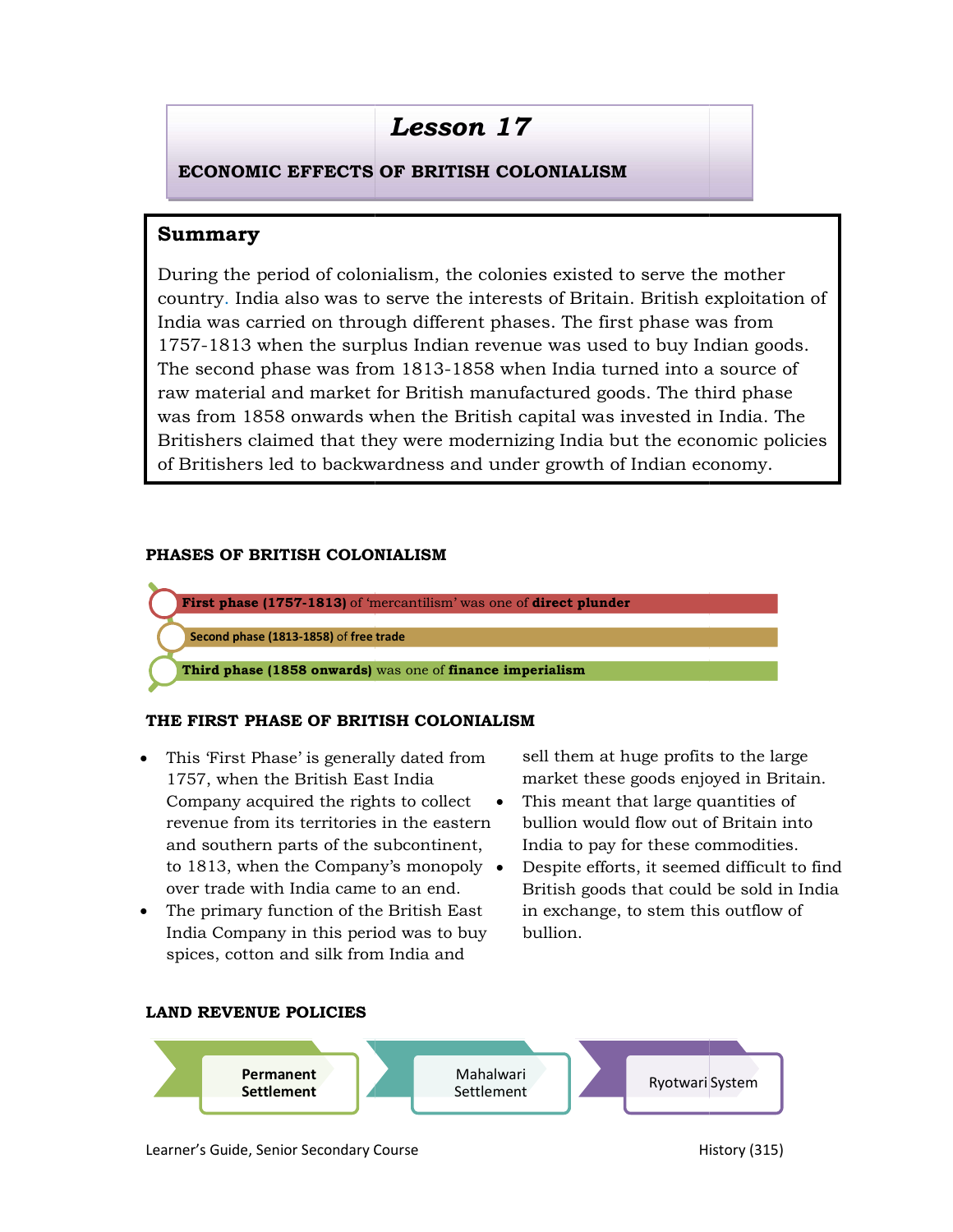#### THE SECOND PHASE OF BRITISH COLONIALISM(FREE TRADE)

- The 'Second Phase' is generally seen to have begun with the charter Act of 1813, when the Company lost its monopoly trading rights in India, and ended in 1858, when the British crown took over the direct control and administration of all British territory in India.
- The 'Free Traders', dominant in the parliament with the turn into the 19th century, demanded free access to India, which led to the passing of the Charter Act of 1813, thus ending the monopoly enjoyed by the Company in India, while subordinating its territorial possessions to the overall sovereignty of the British crown.
- 'Free Trade' changed the nature of the Indian colony completely, through a dual strategy.
- Firstly it threw open Indian markets for the entry of cheap, mass-produced, machine-made British goods, which enjoyed little or almost no tariff restrictions.
- Secondly British-Indian territory was developed as a source of food stuff and raw material for Britain, which fuelled rapid growth in its manufacturing sector, crucial to the emergence of a powerful capitalist economy.
- These changes reversed the favourable balance of trade that India had enjoyed earlier.
- This phase laid the foundations of a classic colonial economy within India through the complex processes of commercialization of agriculture and deindustrialization

#### THE THIRD PHASE OF BRITISH COLONIALISM

- The third phase is seen to have begun from the 1860s, when British India became part of the ever-expanding British empire, to be placed directly under the control and sovereignty of the British crown.
- This period was one of 'finance-imperialism', when some British capital was invested in the colony.
- The third phase was merely a consolidation of the trends that were already witnessed clearly in the second phase.
- However, the new development that marked out the third phase was an intensification of the rivalry between developed and industrialized countries, for colonies in Asia, Africa and Latin America.
- In the 19th century, countries like France, Belgium, Germany, the United States, and even Japan witnessed rapid industrialization.
- In the face of competition in the world market, Britian's lead in this regard dwindled.
- India proved crucial in solving the problem of Britain's deficits.
- While on the one hand indigenous handicrafts faced impoverishment, on the other hand, there were few attempts at developing modern industries in the colony.
- Although the colonial government spoke about 'free trade', indigenous enterprise faced many obstructions perpetuated by the state's discriminatory policies.